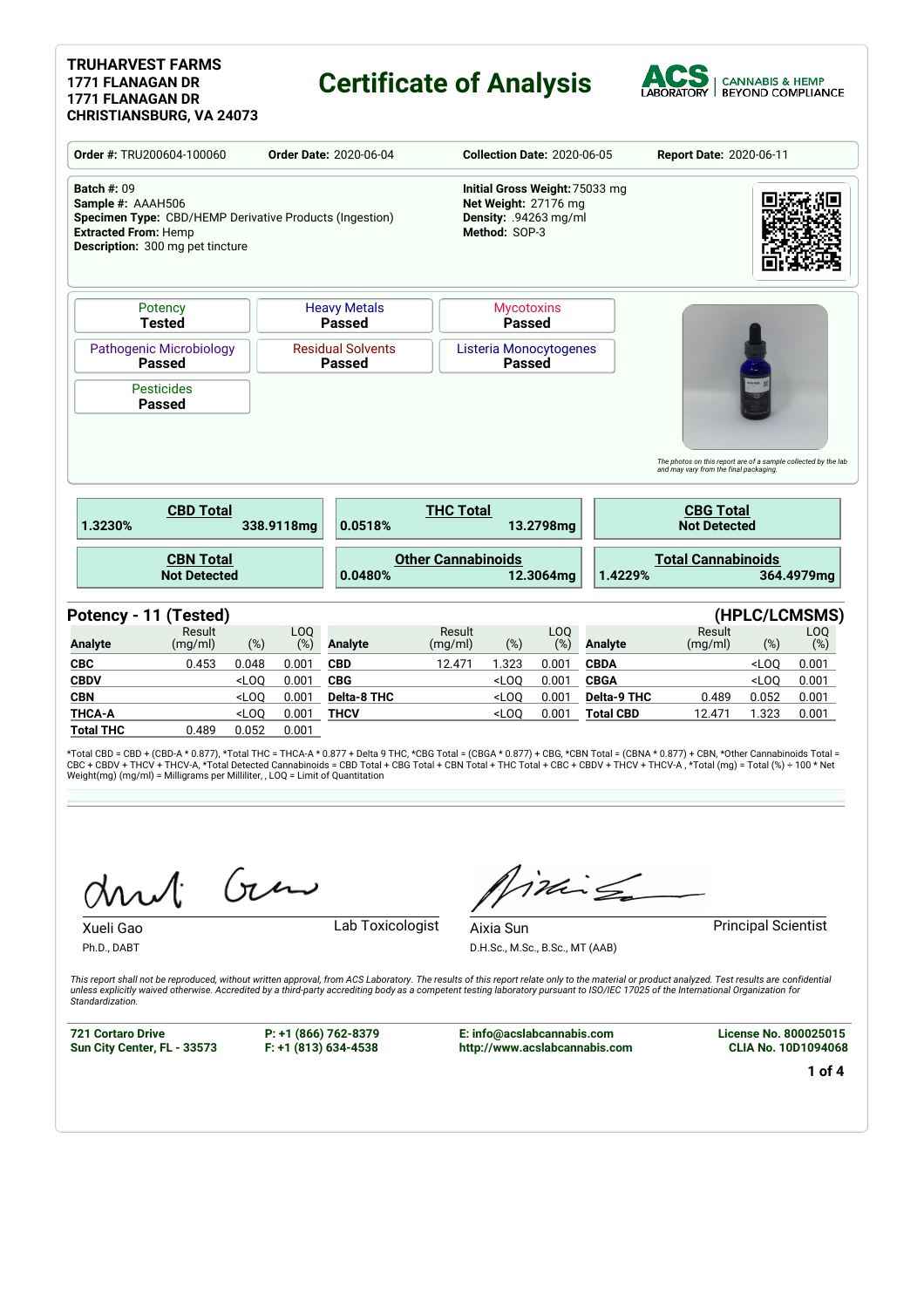### **TRUHARVEST FARMS 1771 FLANAGAN DR 1771 FLANAGAN DR**

# **Certificate of Analysis**



| Order #: TRU200604-100060<br><b>Order Date: 2020-06-04</b>                                                                                                                   |                          |                                                                                                       |              |                                                                                       |                                                                                                  | <b>Collection Date: 2020-06-05</b>           |              | <b>Report Date: 2020-06-11</b> |                          |                             |                  |  |
|------------------------------------------------------------------------------------------------------------------------------------------------------------------------------|--------------------------|-------------------------------------------------------------------------------------------------------|--------------|---------------------------------------------------------------------------------------|--------------------------------------------------------------------------------------------------|----------------------------------------------|--------------|--------------------------------|--------------------------|-----------------------------|------------------|--|
| <b>Batch #: 09</b><br>Sample #: AAAH506<br>Specimen Type: CBD/HEMP Derivative Products (Ingestion)<br><b>Extracted From: Hemp</b><br><b>Description:</b> 300 mg pet tincture |                          |                                                                                                       |              |                                                                                       | Initial Gross Weight: 75033 mg<br>Net Weight: 27176 mg<br>Density: .94263 mg/ml<br>Method: SOP-3 |                                              |              |                                |                          |                             |                  |  |
| <b>Heavy Metals (Passed)</b>                                                                                                                                                 |                          |                                                                                                       |              |                                                                                       |                                                                                                  |                                              |              |                                |                          |                             | (ICP-MS)         |  |
| <b>Analyte</b>                                                                                                                                                               | Action<br>Level<br>(ppb) | Result<br>(ppb)                                                                                       | LOQ<br>(ppb) | <b>Analyte</b>                                                                        | Action<br>Level<br>(ppb)                                                                         | Result<br>(ppb)                              | LOQ<br>(ppb) | Analyte                        | Action<br>Level<br>(ppb) | Result<br>(ppb)             | LOQ<br>(ppb)     |  |
| <b>Arsenic (As)</b>                                                                                                                                                          | 1500                     | LOO                                                                                                   | 100          | Cadmium (Cd)                                                                          | 500                                                                                              | $<$ LOQ                                      | 100          | Lead (Pb)                      | 500                      | $<$ LOQ                     | 100              |  |
| Mercury (Hg)<br>$(ppb)$ = Parts per Billion, $(ppb)$ = $(\mu g/kg)$ , , LOQ = Limit of Quantitation                                                                          | 3000                     | $<$ LOQ                                                                                               | 100          |                                                                                       |                                                                                                  |                                              |              |                                |                          |                             |                  |  |
| <b>Mycotoxins (Passed)</b>                                                                                                                                                   |                          |                                                                                                       |              |                                                                                       |                                                                                                  |                                              |              |                                |                          |                             | (LCMS/MS)        |  |
|                                                                                                                                                                              | Action                   |                                                                                                       | LOQ          |                                                                                       | Action                                                                                           |                                              | LOQ          |                                | Action                   |                             |                  |  |
| Analyte                                                                                                                                                                      | Level<br>(ppb)           | Result<br>(ppb)                                                                                       | (ppb)        | <b>Analyte</b>                                                                        | Level<br>(ppb)                                                                                   | Result<br>(ppb)                              | (ppb)        | Analyte                        | Level<br>(ppb)           | Result<br>(ppb)             | LOQ<br>(ppb)     |  |
| Aflatoxin B1                                                                                                                                                                 |                          |                                                                                                       |              | <b>Aflatoxin B2</b>                                                                   |                                                                                                  | $<$ LOQ                                      | 6            | <b>Aflatoxin G1</b>            |                          | $<$ LOQ                     | 6                |  |
|                                                                                                                                                                              |                          | <loq< td=""><td>6</td><td></td><td></td><td></td><td></td><td></td><td></td><td></td><td></td></loq<> | 6            |                                                                                       |                                                                                                  |                                              |              |                                |                          |                             |                  |  |
|                                                                                                                                                                              |                          | $<$ LOQ                                                                                               | 6            | <b>Aflatoxin Total</b><br>Pathogenic Microbiology #1 (MMTC Compliance Panel) (Passed) | 20                                                                                               | $<$ LOQ                                      | 6            | Ochratoxin A                   | 20                       | $<$ LOQ<br>(Micro<br>Array) |                  |  |
|                                                                                                                                                                              | Result                   |                                                                                                       |              | <b>Analyte</b>                                                                        | Result                                                                                           |                                              |              |                                |                          |                             |                  |  |
| <b>Aflatoxin G2</b><br>(ppb) = Parts per Billion, (ppb) = (µg/kg), , LOQ = Limit of Quantitation<br><b>Analyte</b><br>Salmonella                                             | Absence                  |                                                                                                       |              | <b>STEC E. Coli</b>                                                                   | Absence                                                                                          |                                              |              |                                |                          |                             | 12 <sup>12</sup> |  |
| Mul<br>Xueli Gao<br>Ph.D., DABT                                                                                                                                              |                          | $\int_{\mathcal{U}}$                                                                                  |              | Lab Toxicologist                                                                      |                                                                                                  | Aixia Sun<br>D.H.Sc., M.Sc., B.Sc., MT (AAB) |              | $iki \nleq$                    |                          | <b>Principal Scientist</b>  |                  |  |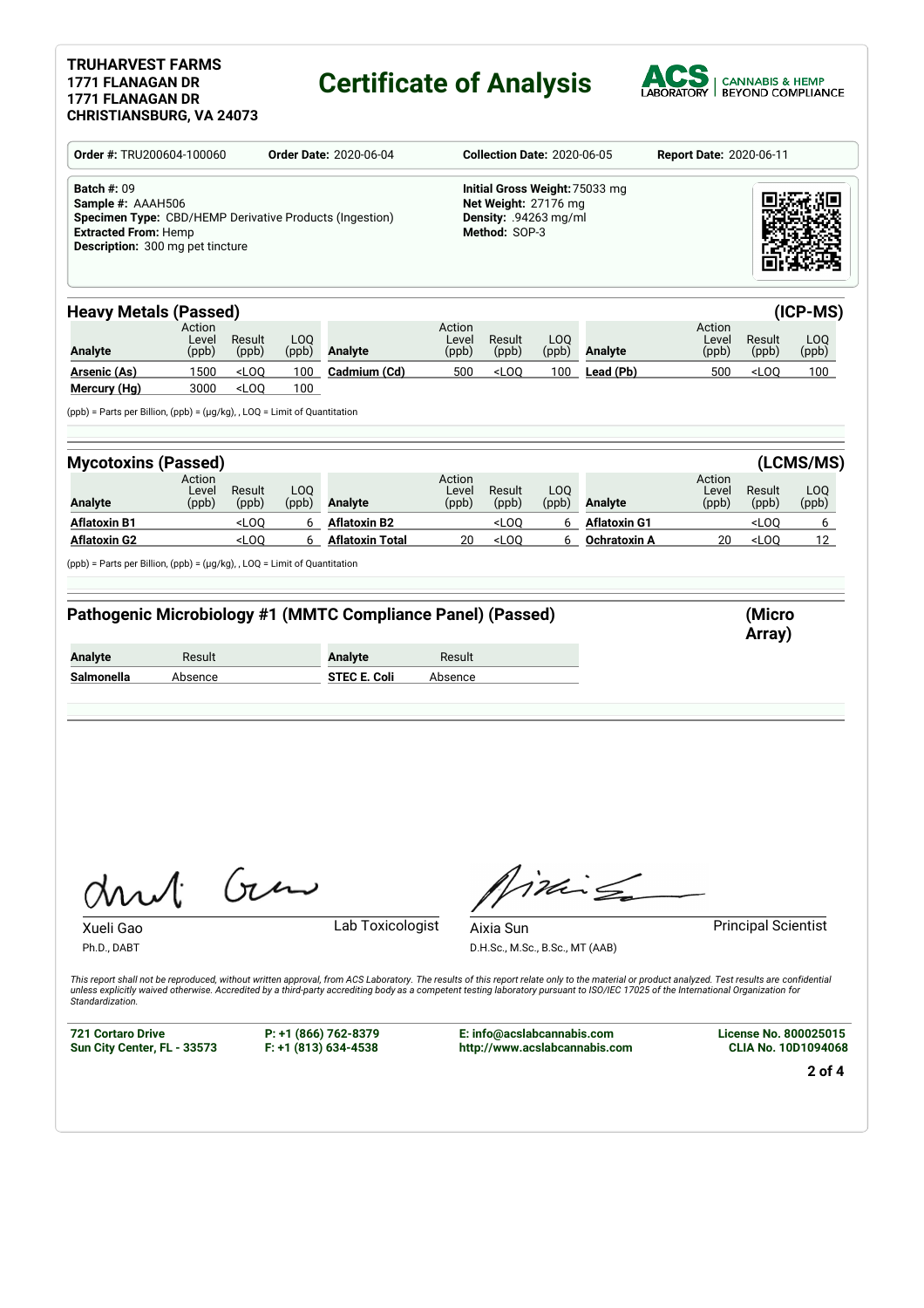#### **TRUHARVEST FARMS 1771 FLANAGAN DR 1771 FLANAGAN DR CHRISTIANSBURG, VA 24073**

### **Certificate of Analysis**



| <b>Order #: TRU200604-100060</b>                                                                                                                                             | <b>Order Date: 2020-06-04</b> | <b>Report Date: 2020-06-11</b>                                                                          |  |
|------------------------------------------------------------------------------------------------------------------------------------------------------------------------------|-------------------------------|---------------------------------------------------------------------------------------------------------|--|
| <b>Batch #: 09</b><br>Sample #: AAAH506<br>Specimen Type: CBD/HEMP Derivative Products (Ingestion)<br><b>Extracted From: Hemp</b><br><b>Description:</b> 300 mg pet tincture |                               | Initial Gross Weight: 75033 mg<br>Net Weight: 27176 mg<br><b>Density: .94263 mg/ml</b><br>Method: SOP-3 |  |

#### **Residual Solvents (Extract Only) (Passed) (GC/GCMS)**

| <b>Analyte</b> | Action<br>Level<br>(ppm) | Result<br>(ppm) | LOO<br>(ppm) | Analyte        | Action<br>Level<br>(ppm) | Result<br>(ppm) | LOO.<br>(ppm) | Analyte         | Action<br>Level<br>(ppm) | Result<br>(ppm) | LOO<br>(ppm) |
|----------------|--------------------------|-----------------|--------------|----------------|--------------------------|-----------------|---------------|-----------------|--------------------------|-----------------|--------------|
| <b>Acetone</b> | 5000                     | $<$ LOO         | 87.9         | Benzene        | 1.6                      | $<$ LOO         | .6            | Chloroform      | 53                       | $<$ LOO         | 53           |
| <b>Ethanol</b> | 5000                     | $<$ LOO         | 26.7         | Hexane         | 60                       | $<$ LOO         | 36.6          | <b>I-Butane</b> | 5000                     | $<$ LOO         | 100          |
| Isopropanol    | 5000                     | $<$ LOO         | 52.3         | Methanol       | 3000                     | $<$ LOO         | 87.9          | N-Butane        | 5000                     | $<$ LOO         | 200          |
| Pentane        | 5000                     | $<$ LOO         | 389.5        | <b>Toluene</b> | 890                      | $<$ LOO         | 38.4          |                 |                          |                 |              |

(ppm) = Parts per Million, (ppm) = (µg/g), , LOQ = Limit of Quantitation

#### **Listeria Monoctogenes (Passed) (qPCR)**

| Analyte  | Remark |  |
|----------|--------|--|
| Listeria |        |  |

**Listeria Monocytogenes** Absence

Gen

Xueli Gao **Lab Toxicologist** 

Ph.D., DABT

Timile

D.H.Sc., M.Sc., B.Sc., MT (AAB)

Aixia Sun **Principal Scientist** 

This report shall not be reproduced, without written approval, from ACS Laboratory. The results of this report relate only to the material or product analyzed. Test results are confidential<br>unless explicitly waived otherwi *Standardization.*

**721 Cortaro Drive Sun City Center, FL - 33573** **P: +1 (866) 762-8379 F: +1 (813) 634-4538**

**E: info@acslabcannabis.com http://www.acslabcannabis.com** **License No. 800025015 CLIA No. 10D1094068**

**3 of 4**